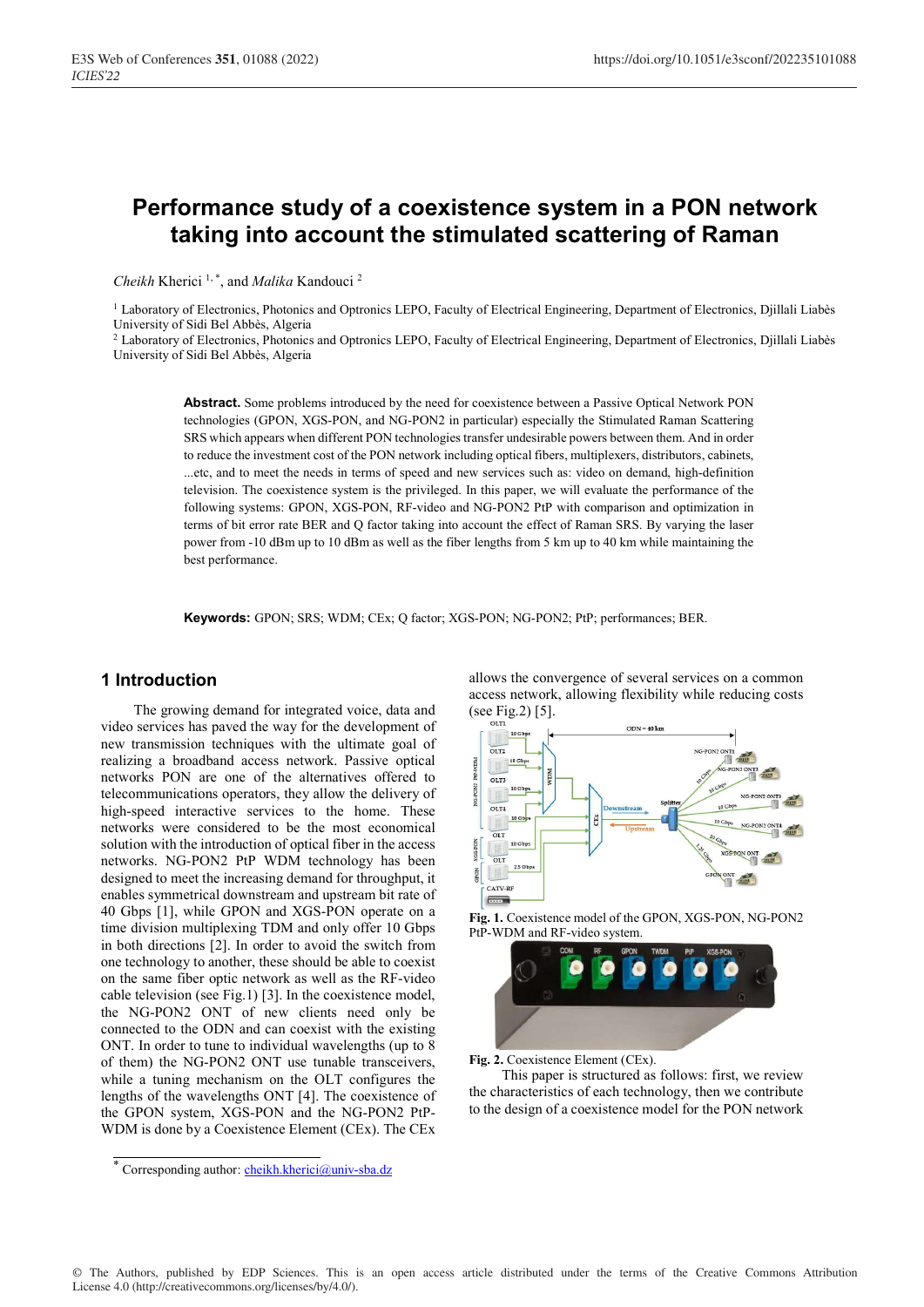over a distance of 40 km, then we will interpret the results found, we end with a conclusion.

## **2 Types of PON Services**

The PON is a network that transports data in the optical domain between the OLT and the ONU where the optical signal transport path is passive. Several services are available on the same optical medium, namely : video on demand, voice, data and high-definition television. Figure 3 shows the different standards of the PON network used



**Fig. 3.** PON networks standards.

#### **2.1 GPON**

GPON is an approach of the PON network, it belongs to the ITU-T G.984.x standard. It uses a downstream wavelength of 1490 nm and an upstream wavelength of 1310 nm to transmit data and voice. For television distribution (only in the downstream direction) a wavelength of 1550 nm is used. This system uses a downstream bit rate of 2.5 Gbps and 1.25 Gbps upstream. GPON system packets handle ATM packets that use the encapsulation method to carry other protocols (Ethernet, IP, TCP, UDP, T1 / E1, video, VoIP). GPON encryption is AES (Advanced Encryption Standard) for securing data downstream from the OLT to the ONU. GPON generally practices wavelength division multiplexing (WDM), it consists of an OLT, an ONU and a splitter of at most 1:128 ie. it can reach a maximum of 128 ONU. It uses TDMA (Time Division Multiple Access) in the upstream direction from the ONU to the OLT in order to avoid what are called (collisions between transmissions) [6]. The attenuation between the ONU and the OLT is specified in the ITU-T G.982 standard in three classes [7]: Class A (20 dB), Class B (25 dB), Class C (30 dB).

#### **2.2 XGS-PON**

XGS-PON is a similar approach to XG-PON, it was developed in 2016 under ITUT G.9807.1 standard, it is a symmetrical version of higher bandwidth GPON. Its first large-scale deployment was in 2018, with symmetrical downstream and upstream bit rate of 10 Gbps. Its downstream wavelength is 1577 nm (1575 nm-1580 nm) and upstream is 1270 nm (1260 nm-1280 nm) to transmit data and voice. It takes advantage of TDM in the downstream direction from the OLT to the ONU and TDMA in the upstream direction from the ONU to the OLT. It can reach a maximum of 256 ONU with a distance from the ODN of 100 km. The XGS-PON operates on ODN at a nominal loss of 28/29 dB [8].

#### **2.3 NG-PON2 PtP**

The NG-PON2 was developed in 2015 by the FSAN group (Full-Service Access Network) under the ITU-T G.989 standard [9]. It uses WDM wavelength multiplexing in the case of PtP (Point-to-Point) topology. This standard has a symmetrical downstream and upstream bit rate of 40 Gbps, and it uses between 4-8 wavelengths in both directions. Table 1, shows the downstream and upstream wavelengths for data and voice transmission [9].

Table 1. Downstream and upstream wavelengths.

| NG-PON2 PtP-WDM   |                                            |  |  |
|-------------------|--------------------------------------------|--|--|
| Wavelength (Down) | 1603 nm -1625 nm (shared)                  |  |  |
| Wavelength (Up)   | $1524 \text{ nm} - 1625 \text{ nm}$ (full) |  |  |

The attenuation between the ONU and the OLT is given for four categories according to the ITU-T G.989.2 (08/2019) standard [10] : Class N1 (14/29 dB), Class N2 (16/31 dB), Class E1 (18/33 dB), Class E2 (20/35 dB). The NG-PON2, can reach 64 ONU with a maximum distance of 40 km from ODN (Optical Distribution Network).

#### **2.4 RF-Video**

RF television signals (analog or digital) can be broadcast over a PON network by being modulated to a single optical wavelength, typically 1550 nm [11].

### **3 Simulations and Results**

In this part, we will evaluate the performance of the overall system with the coexistence of four systems namely the NG-PON2 PtP-WDM, the XGS-PON, the GPON and the RF-Video for different bit rates in the downstream and upstream, at different SMF fiber lengths ranging from 5 km up to 40 km, at laser powers ranging from -10 dBm up to 10 dBm, taking into account the nonlinear phenomenon known as stimulated Raman scattering (SRS) [12]. The Raman effect appears when different PON technologies transfer unwanted powers between them [13]. NG-PON2 PtP transmitters require high optical power to meet optical budget recommendations. On the other hand, the four-wave mixing (FWM) does not affect the system because the spacing wavelength between the GPON and the NG-PON2 is of the order of 100 nm [14]. The parameters of the overall system are shown in Table 2.

Table 2. Simulation parameters.

| Parameters  | Coexistence system |               |               |  |
|-------------|--------------------|---------------|---------------|--|
|             | NG-PON2<br>PtP WDM | XGS-PON       | <b>GPON</b>   |  |
| Bite rate   | 40/40 Gbps         | 10/10         | 2.5/1.25      |  |
| $(down-up)$ |                    | Gbps          | Gbps          |  |
| Power       | $-10, -5, 0,$      | $-10, -5, 0,$ | $-10, -5, 0,$ |  |
|             | 5,10 dBm           | 5,10 dBm      | 5,10 dBm      |  |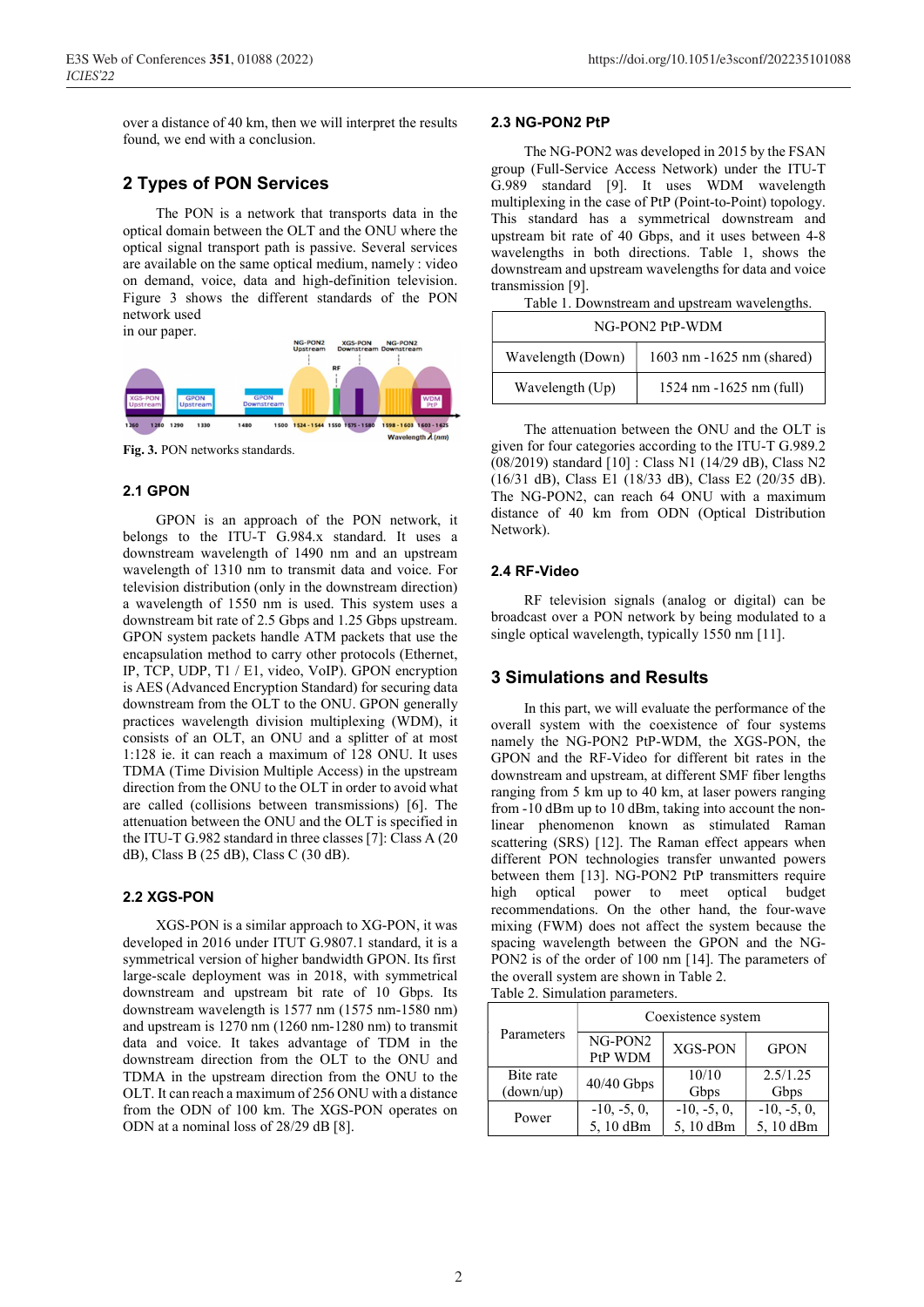| Pulse<br>generators      | NRZ.                                   | NRZ.                                   | NRZ.                                   |
|--------------------------|----------------------------------------|----------------------------------------|----------------------------------------|
| SMF<br>Length            | 5, 10, 15,<br>20, 25, 30,<br>35, 40 km | 5, 10, 15,<br>20, 25, 30,<br>35, 40 km | 5, 10, 15,<br>20, 25, 30,<br>35, 40 km |
| Number of<br>users       | 4                                      | 1                                      | 1                                      |
| Chromatic<br>dispersion  | 17<br>ps/nm/km                         | 17<br>ps/nm/km                         | 17<br>ps/nm/km                         |
| <b>PMD</b><br>dispersion | $0.5 \text{ ps/km}^{1/2}$              | 0.5<br>$ps/km^{1/2}$                   | 0.5<br>$ps/km^{1/2}$                   |
| Attenuation              | $0.25$ dB/km                           | 0.25<br>dB/km                          | 0.25<br>dB/km                          |
| EDFA gain                | $17$ dB.                               | 17 dB.                                 | 17 dB.                                 |
| Wavelength<br>down       | 1603 nm -<br>$1625$ nm<br>(shared)     | 1577 nm.                               | 1490 nm.                               |
| Wavelength<br>up         | 1524 nm -<br>$1625$ nm<br>(full)       | 1270 nm.                               | 1310 nm.                               |
| Video<br>(broadcast)     |                                        | 1550 nm.                               |                                        |

#### **3.1 Impact of link length**

From Figures 4 and 5 for a transmission power of 0 dBm, we see that the coexistence system has been successfully evaluated over a distance of 5 up to 40 km in both directions of transmission. This system has better consistency in terms of performance. However, the performance of the system begins to deteriorate beyond a distance of 40 km with an average value of the quality factor equal to 8.78.



**Fig. 4.** Q factor vs length (downstream comparison) at 0 dBm power laser.



**Fig. 5.** Q factor vs length (upstream comparison) at 0 dBm power laser.

For Figures 6 and 7, the results in terms of BER are consistent and conclusive during all the different lengths of the optical fiber with a fixed power equal to 0 dBm.



**Fig. 6.** BER vs length (downstream comparison) at 0 dBm power laser.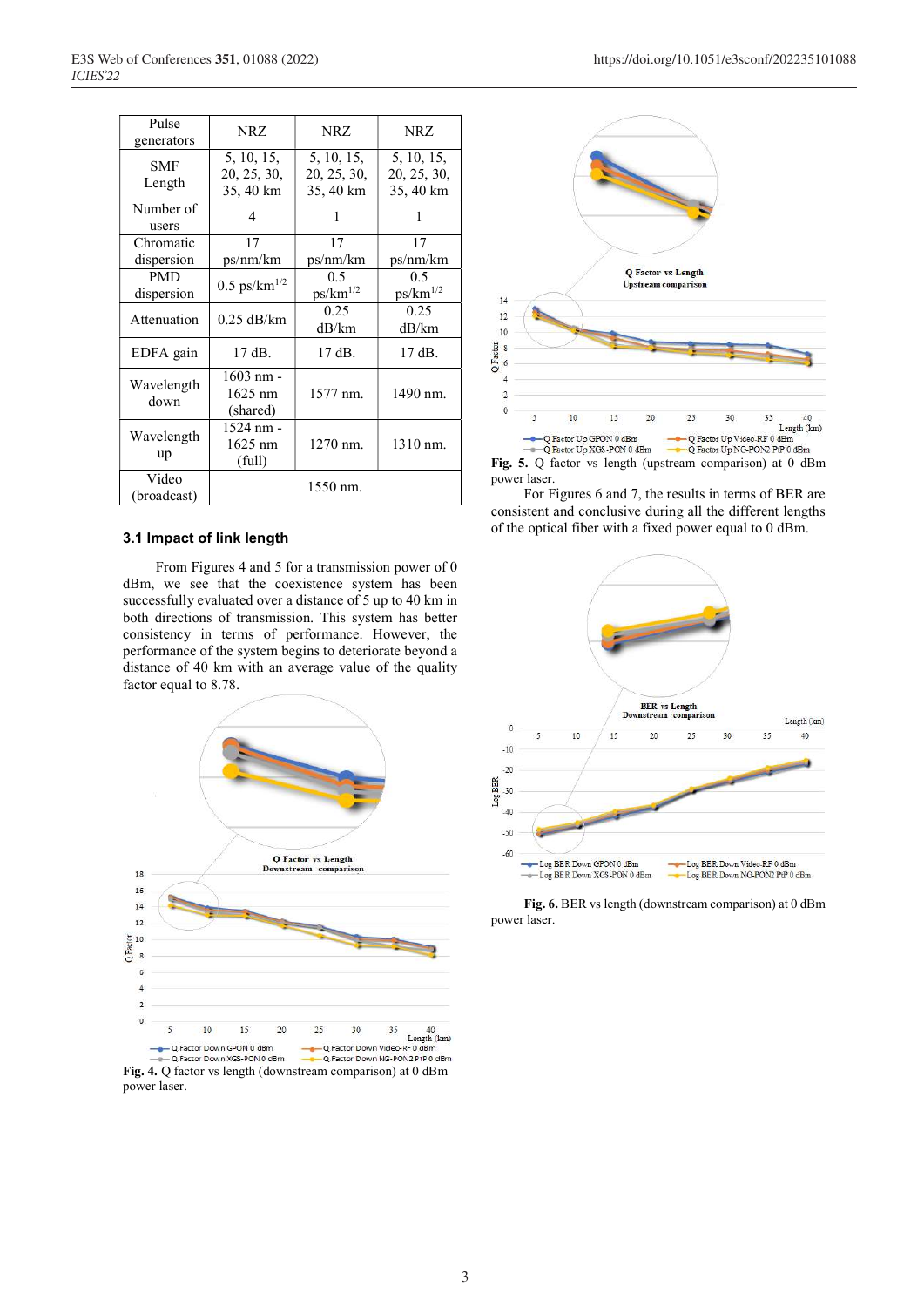

#### **3.2 Impact of laser power**

Figures 8 and 9 show that an increase in the emission power of the laser results in an increase in the quality factor Q. However this increase does not seem as good in the absence of the coexistence or the power is not the same for all technologies. This is due to the Raman effect because the SRS decreases the emission power of the laser while the NG-PON2 PtP system is very power hungry. It should also be noted that the minimum value of the overall system power is fixed at -5 dBm with an average value of the quality factor equal to 6.<br>Q Factor vs Power



**Fig. 9.** Q Factor vs power (upstream comparison) at 40 km.

#### **4 Conclusion**

In this work, we first studied the global coexistence system namely GPON, XGS-PON, RF-video and NG-PON2 PtP-WDM taking into account the Stimulated Raman Scattering SRS, the link length as well as the emission power of the laser, we found following a performance comparison of each technology that the GPON seems better compared to other techniques over a maximum length equal to 40 km with consistency and convergence in terms of performance towards the others techniques. We have also observed on the whole system by assigning the same power value for all the technologies that the minimum value of the overall power of the system is fixed at -5 dBm with an average value of the Q factor equal to 6. All the technologies admit a point-to-point connection and do not require access controllers in the upstream direction unlike the TDM-PON network.

#### **References**

- 1. NEBELING, Marcus, *CWDM lower cost for more capacity in the short-haul*, Fiber Network Engineering, Livermore, CA, USA, (2002)
- 2. D. Nesset, *NG-PON2 Technology and Standards,*  Journal of Lightwave Technology, 33(5) :1136-1143, March (2015)
- 3. ITU-T G.989.1, *40-Gigabit-capable Passive Optical Networks 2 (NG-PON2), General requirements*, http://www.itu.int/rec/T-REC-.989.1/en.
- 4. G. Levaufre, A. Le Liepvre, C. Jany, A. Accard, P. Kaspar, R. Brenot, D. Make, F. Lelarge, G. H. Duan, S. Olivier, S. Malhouitre, C. Kopp, G. Simon, F. Saliou, P. Chanclou, *Hybrid iii-v/silicon tunable laser directly modulated at 10gbit/s for short reach/access networks,* in Optical Communication (ECOC), 2014 European Conference on, pages 1-3, Sept (2014)
- 5. ITU-T G.984.5, *Gigabit-capable passive optical networks (GPON), Enhancement band,*  https://www.itu.int/rec/T-REC-G.984.5/fr.
- 6. Fabia Raharimanitra, *Contribution à l'étude des architectures basées sur le multiplexage en temps et en longueur d'onde dans le réseau d'accès, permettant la migration vers la nouvelle génération de PON (NGPON) à 10 Gbit/s*, Thèse de Doctorat. Université Européenne de Bretagne, 13 Janvier (2012)
- 7. ITU-T G.982, *Optical access networks to support services up to the ISDN primary rate or equivalent bit rates*, (1996)
- 8. ITU-T G.9807.1, *Réseaux optiques passifs symétriques d'une capacité de l'ordre de 10 gigabits (XGS-PON),* https://www.itu.int/rec/T-REC-G.9807.1-201606-I/fr.
- 9. ITU-T G 989, *Réseaux optiques passifs de 40 Gbit/s (NG-PON2)-Définitions, abréviations et acronymes,*  https://www.itu.int/rec/T-REC-G.989-201510-I/fr.